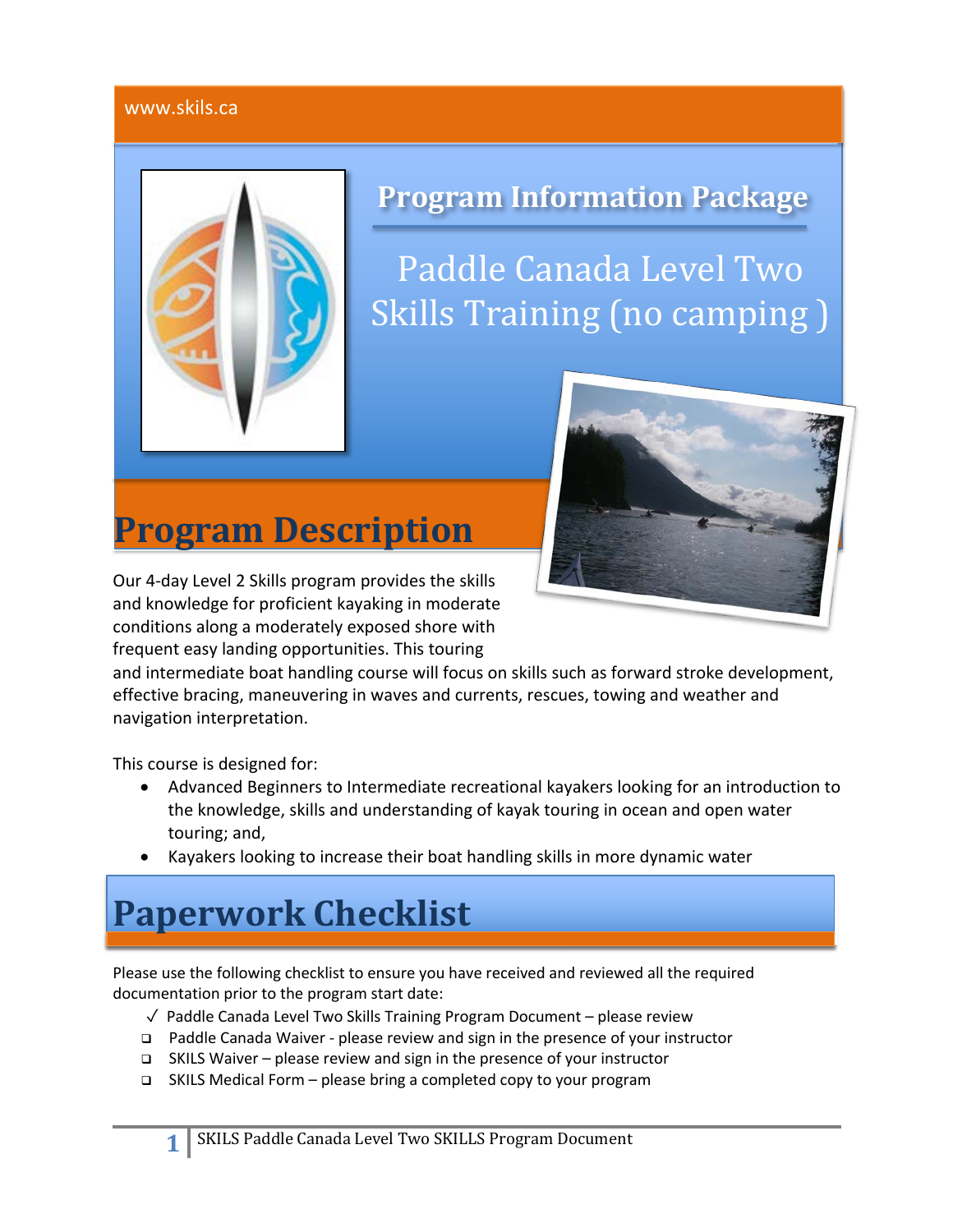# **Program Logistics**

## **Program Prerequisites**

- Paddle Canada Level-1 Skills certification or equivalent skill and knowledge,
- At least 3, one day long, kayaking trips in different locations.

You can enter this course with no prior certification. However, this is an intermediate course and not an introduction to boat handling, rescues and safety. If you are unsure of your ability to take this course, please call us to discuss your concerns. The assessment part of this course is optional.

# **Our Classroom**

This course is being held in the Victoria area. Gyro Park in Cadboro Bay and Discovery Island will be our outdoor classroom. Cadboro Bay is a popular location due to its beautiful sandy beach.



You are responsible for all your meals. Please be prepared to bring your meals with you in your kayak. Snacks are recommended to help fill in the hunger gaps between meals.

## **Accommodation**

Participants are responsible for their own accommodation in the Victoria area.

## **What to Bring**

Fees include instruction, specialized equipment such as flares and VHF Radios, group equipment such as tarps, and safety equipment such as first aid kits and kayak repair kits. Personal gear, kayak, kayak equipment and food are not included in the course fee. A complete equipment list is provided below.

## **Equipment List**

*Kayak*

q Sea worthy kayak – The kayak must have positive buoyancy. Your kayak must float while upside down.

### *Kayaking Equipment*

**q** Paddle **q** Spare paddle

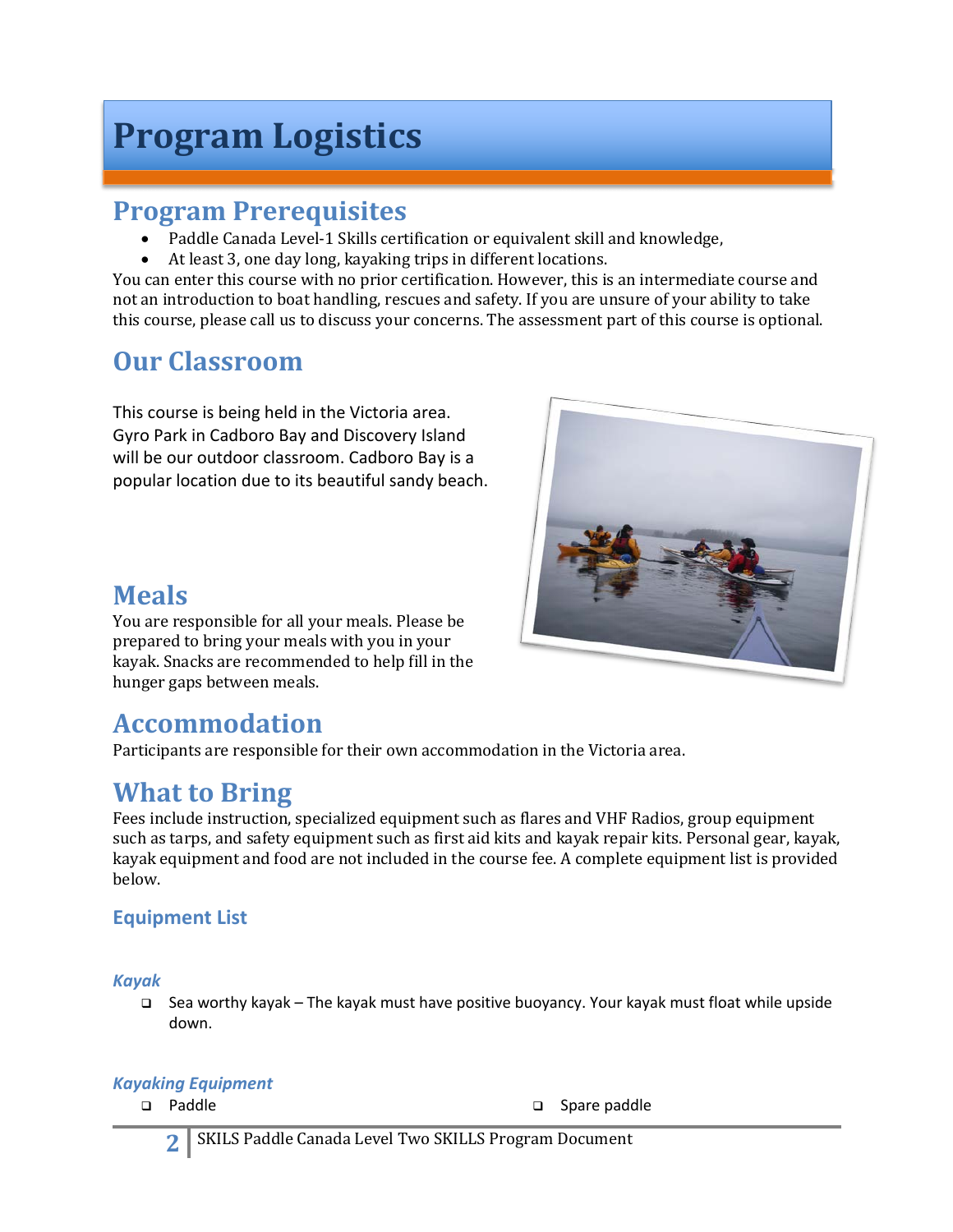- q PFD ULC approved
- q Whistle
- q Hand pump
- q 15 m Buoyant heaving line

### *Navigation Equipment*

- q 2 pencils for chart work
- q Chart 3424 - Approaches to/Approches à Oak Bay

#### *Food and Water*

Each participant is responsible for their own food and water.

### *Immersion Clothing*

Wet suit and paddling jacket or dry suit suitable for extended cold-water immersion on the west coast. You will be paddling in this gear for extended periods of time, so make sure it fits well. When choosing what to wear while paddling, please bear in mind that you will need to wear your immersion gear at all times on the water, and we will usually go

- $\Box$  Sea kayak towline The towline should be between 5 and 15 meters long and have a quick release.
- $\Box$  Stirrup 4.5 m loop of buoyant 3/8 inch rope
- q Paddle float

on the water every day during the course. If you want to rent a kayak, drysuit, wetsuit or any other gear, please check our website at https://skils.ca/rentals/. Make sure you book your rental **a long time** before the course starts.

- □ Neoprene booties or other immersion footwear
- □ Immersion gear
- □ Paddling gloves or poggies

### Miscellaneous Gear

- q Notebook with pencils and/or pens
- q Water bottle
- q Pocket Knife
- q Sunglasses with good UV protection with retriever strap
- q Sunscreen and lip balm with high SPF protection (30 +)

### Optional Items

- q Flares
- q VHF Marine Radio or Weather Radio
- q GPS
- q Reading material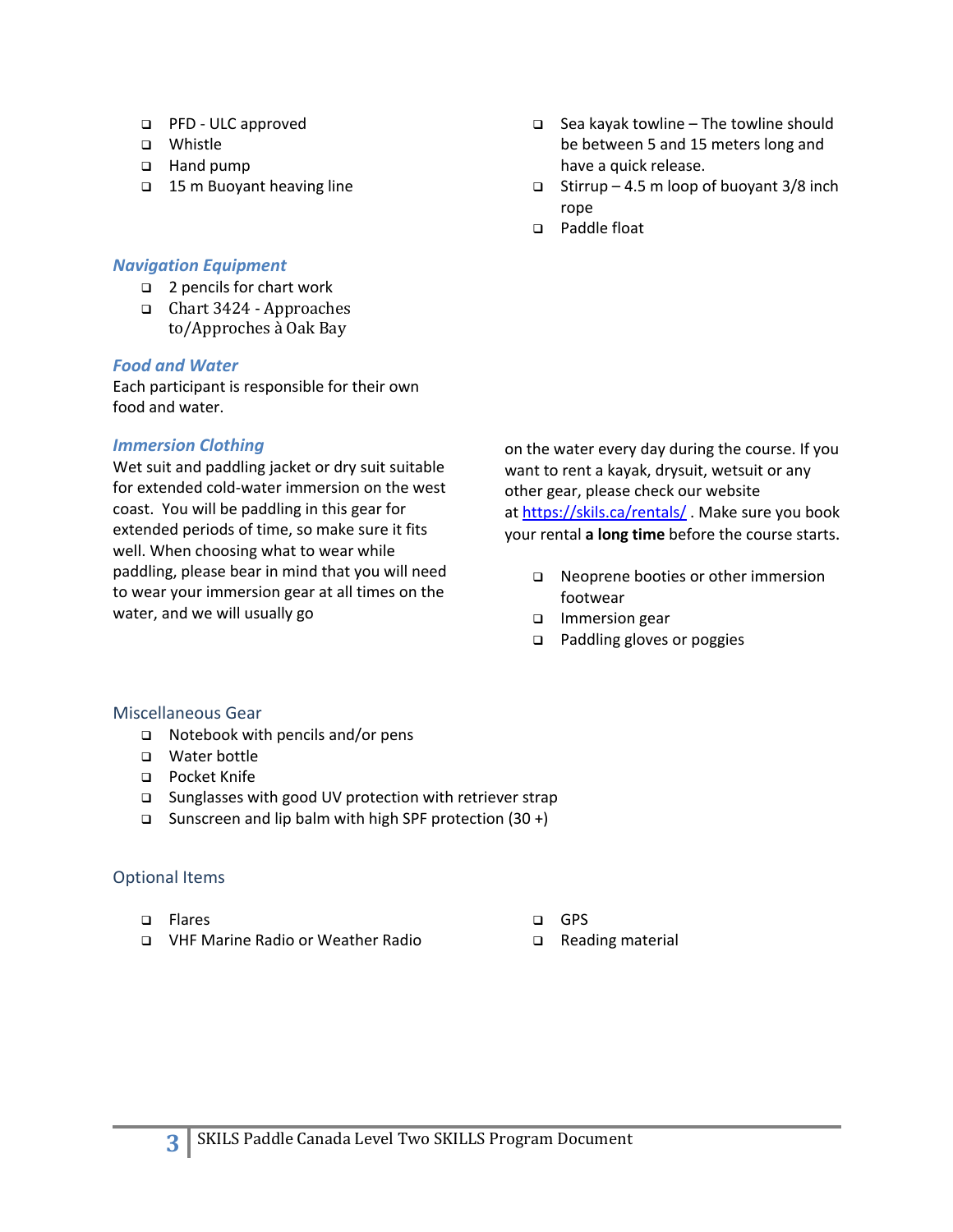# **Course Outline**

This is a general outline for the Paddle Canada Level 2 Skills Course. Depending on location, class size, and weather, the schedule will change. The course covers a lot of material in a very short period of time; candidates are discouraged from planning anything else during this period.

|                            | <b>Morning</b>                                                                                                                                                                                                                      | <b>Afternoon</b>                                                                                                                      | <b>Evening</b>                                         |
|----------------------------|-------------------------------------------------------------------------------------------------------------------------------------------------------------------------------------------------------------------------------------|---------------------------------------------------------------------------------------------------------------------------------------|--------------------------------------------------------|
| <b>Day One</b>             | Icebreakers<br>$\bullet$<br>Learning Objectives<br>$\bullet$<br><b>Course Overview</b><br>$\bullet$<br>Paddle Canada<br>$\bullet$<br>Forms<br>$\bullet$<br>Equipment<br>$\bullet$<br>Go / No Go<br>٠<br><b>Strokes</b><br>$\bullet$ | Go / No Go<br>$\bullet$<br><b>Strokes</b><br>$\bullet$<br>Rescues<br>٠<br>Communication<br>$\bullet$<br>Intro to Weather<br>$\bullet$ | <b>Tides and Currents</b><br>$\bullet$<br>Calculations |
| <b>Day Two</b>             | Icebreakers<br>$\bullet$<br>Equipment for L2 paddler<br>$\bullet$<br>Go /No Go with tides, currents<br>$\bullet$<br>and weather<br>Communication and<br>$\bullet$<br>leadership<br>Weather<br>$\bullet$                             | Rescues<br>$\bullet$<br>Towing<br>$\bullet$<br>Hyperthermia<br>$\bullet$<br>Intro to Rolling<br>$\bullet$                             | Navigation<br>$\bullet$<br><b>Rescue Discussion</b>    |
| <b>Day</b><br><b>Three</b> | <b>Strokes and Rescues</b><br>$\bullet$<br>Weather<br>$\bullet$                                                                                                                                                                     | Paddling in the<br>$\bullet$<br>Currents                                                                                              |                                                        |
| <b>Day Four</b>            | Navigation<br>$\bullet$<br>Weather (WX)<br>$\bullet$<br>Float plan<br>$\bullet$<br>Cool Gear<br>$\bullet$                                                                                                                           | Rolling<br>$\bullet$<br>Group debrief<br>$\bullet$<br>Individual debrief<br>$\bullet$                                                 |                                                        |